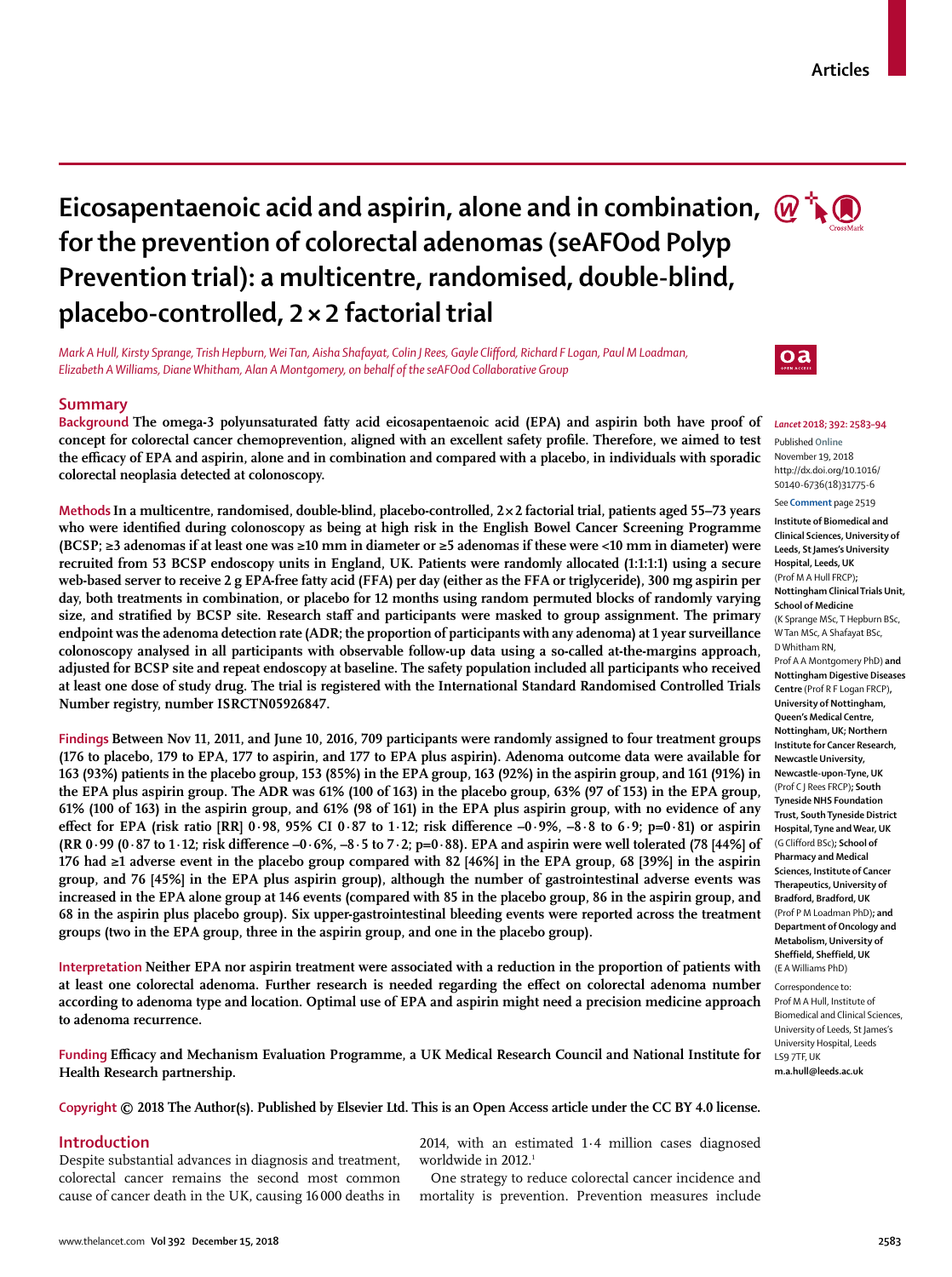## **Research in context**

## **Evidence before this study**

We searched PubMed for articles published in English between Jan 1, 1990, and Jan 1, 2011, using the terms "colorectal cancer", "colorectal adenoma", "chemoprevention", "omega-3 polyunsaturated fatty acid", "aspirin", and "clinical trial". We found one small randomised trial of eicosapentaenoic acid (EPA) for colorectal cancer chemoprevention in familial adenomatous polyposis and four randomised sporadic polyp prevention trials of aspirin, which used varying doses in different risk populations.

## **Added value of this study**

To our knowledge, this is the first randomised trial of EPA for sporadic colorectal cancer chemoprevention and the first evaluation of aspirin in a high-risk population within a high quality-assured national bowel cancer screening programme.

EPA and aspirin did not reduce the proportion of individuals with any colorectal adenoma (adenoma detection rate [ADR]), but they both decreased the recurrence of some subtypes of adenoma, measured by adenoma number, 1 year after clearance screening colonoscopy. There was evidence of selectivity for adenoma type and location.

#### **Implications of all the available evidence**

Although our trial found no effect on the primary outcome of the proportion of patients with at least one adenoma, both EPA and aspirin show some chemoprevention efficacy for colorectal cancer. The larger effect size of aspirin adds to the weight of evidence for its use in combination with endoscopic screening and surveillance, which provides suboptimal protection against right-sided colorectal cancer.

Our findings suggest that a precision medicine approach (for adenoma type and location) to colorectal cancer chemoprevention will be necessary, which mirrors best practice in colorectal cancer treatment based on molecular stratification.

The trial raises the crucial question of whether ADR or adenoma number is the best measure of chemoprevention efficacy in polyp prevention trials that are based on quality-assured colonoscopy in individuals at high risk of colorectal cancer, in which the ADR is used as a performance indicator, and the adenoma recurrence rate is high.

population screening (by faecal occult blood testing or lower gastrointestinal endoscopy) and endoscopic surveillance of high-risk groups.2 However, only 10% of colorectal cancers in the UK are diagnosed within screening programmes.3 Moreover, post-colonoscopy colorectal cancers still occur in patients undergoing screening and surveillance, particularly right-sided (proximal) colon cancer.4 Therefore, an unmet clinical need for safe and effective colorectal cancer chemoprevention (the use of drugs or nutritional agents) remains, either as a primary measure or in combination with existing surveillance programmes.

Colorectal cancer develops over a period of years via a benign lesion termed the colorectal adenoma (also known as a polyp),<sup>5</sup> which represents a biomarker of subsequent colorectal cancer risk, but is also a clinically important lesion per se, the removal of which by endoscopic polypectomy reduces future colorectal cancer risk.<sup>6</sup> In parallel with the emergence of a stratified medicine approach to colorectal cancer treatment based on molecular profiling,<sup>7</sup> the complexity of the early stages of colorectal carcinogenesis is now recognised. This complexity is reflected by two main histological types of precursor lesion (the conventional adenoma and serrated adenoma, which is now termed sessile serrated lesion, recognising that no dysplasia is present in most serrated polyps),<sup>8</sup> which map differently against molecular characteristics including chromosomal instability, microsatellite instability, and CpG island DNA hypermethylation (CIMP).9

The naturally occurring omega-3 polyunsaturated fatty acid (PUFA) C20:5*n*3 eicosapentaenoic acid (EPA) is licensed for treatment of severe hypertriglyceridaemia that is unresponsive to other therapies and has clinical proof-of-concept as a colorectal cancer chemoprevention agent from a randomised controlled trial (RCT) in patients with familial adenomatous polyposis, in which 2 g EPA free fatty acid (FFA) per day for 6 months was associated with a significant reduction in rectal adenoma number and size.10 Omega-3 PUFAs have been shown to have an excellent safety and tolerability profile on the basis of vast cardiology experience.<sup>11</sup>

A robust body of evidence exists from polyp prevention RCTs in individuals undergoing colonoscopic surveillance after colorectal adenoma clearance,<sup>12</sup> as well as long-term follow-up of colorectal cancer outcomes after aspirin RCTs with vascular endpoints, that aspirin prevents colorectal cancer.<sup>13</sup> However, aspirin has not been adopted for sporadic colorectal cancer chemoprevention to date, because of uncertainty about dose and the most appropriate target population balancing colorectal cancer risk and adverse event (ie, bleeding) profile.<sup>14</sup>

The National Health Service (NHS) Bowel Cancer Screening Programme (BCSP) in England provides population-level colorectal cancer screening using guaiac faecal occult blood testing, high quality-assured screening colonoscopy, and surveillance on the basis of colorectal adenoma number and characteristics,<sup>2</sup> thus providing an excellent opportunity for an RCT of chemoprevention in individuals at high risk of future colorectal neoplasia.

Colorectal adenoma risk reduction has previously been shown at 1 year in polyp prevention RCTs of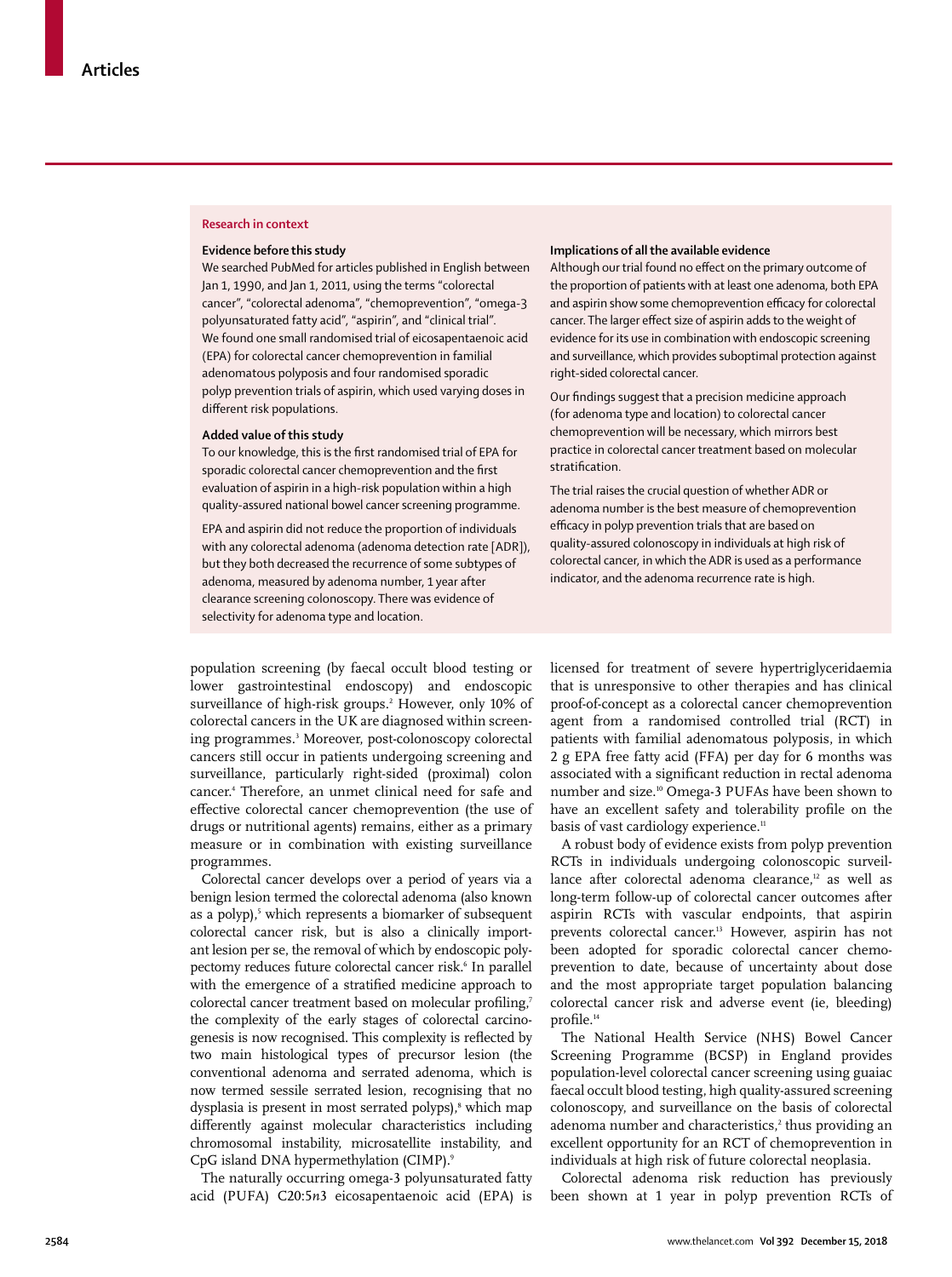aspirin and metformin.12,15,16 Therefore, we aimed to test the chemoprevention efficacy of EPA and aspirin, alone and in combination, in individuals with high-risk colorectal adenoma features at screening colonoscopy, who subsequently had a surveillance colonoscopy at 1 year, in the BCSP.

# **Methods**

# **Study design and participants**

The Systematic Evaluation of Aspirin and Fish Oil (seAFOod) Polyp Prevention Trial was a multicentre, randomised, double-blind, placebo-controlled, 2×2 factorial trial. The trial protocol has been published elsewhere.<sup>17</sup> Approval was obtained from the Trent Research Ethics Committee (10/H0405/90). The seAFOod trial was done in 53 hospital endoscopy units in the English BCSP using its strict protocol-driven and quality-assured practice and reporting mechanisms.2 The trial gained approval from the English BCSP Research Committee.

Individuals aged 55–73 years who were identified as high risk at a complete BCSP screening colonoscopy (three or more colorectal adenomas with at least one ≥10 mm in diameter, or five or more colorectal adenomas that were <10 mm in diameter) were screened for trial eligibility. For participants who had a bowel scope flexible sigmoidoscopy in the BCSP, eligibility was established on the basis of combined colorectal adenoma findings from the flexible sigmoidoscopy and subsequent colonoscopy.

All individuals at high risk were provided with written trial information after colonoscopy and then attended a routine BCSP outpatient visit 7–14 days later, during which written informed consent was obtained if they were eligible. Exclusion criteria included requirement for more than one repeat colonoscopy or flexible sigmoidoscopy within the 3 month BCSP screening window, regular (>3 doses per week) prescribed or overthe-counter (OTC) aspirin or non-aspirin non-steroidal anti-inflammatory drug (NSAID) use, and concomitant warfarin therapy or use of any other anticoagulant or antiplatelet agent.17 A complete list of all inclusion and exclusion criteria can be found in the [protocol summary](http://www.isrctn.com/ISRCTN05926847)  on the International Standard Randomised Controlled Trials Number (ISRCTN) registry.

## **Randomisation and masking**

Participants were randomly allocated in a 1:1:1:1 ratio to either EPA plus aspirin; EPA plus placebo; aspirin plus placebo; or placebo plus placebo. Randomisation occurred within 4 weeks from the screening colonoscopy by research staff at each site using a secure web-based system with treatment assignment established by a pseudorandom code, using random permuted blocks of randomly varying size. Stratification was done by BCSP site.

The sequence of treatment allocations was concealed until recruitment, data collection, and database lock were completed. Investigational medicinal product (IMP) allocation was not divulged to any research staff or participant.

#### **Procedures**

Participants who were randomly assigned to receive EPA received either 2 g 99% EPA-FFA per day (as two 500 mg gastro-resistant capsules taken twice per day with food, supplied by SLA Pharma AG, Liestal, Switzerland), as used in the previous RCT in patients with familial adenomatous polyposis,10 or an equivalent FFA dose as 2780 mg 90% EPA-triglyceride per day (as five soft gelatine capsules per day split between two meals, purchased from Igennus Healthcare Nutrition, Cambridge, UK; appendix). Those assigned to receive a placebo of EPA received the respective identical-looking capsules (both containing mixed capric and capryllic acid medium-chain triglycerides). Participants also received either one 300 mg enteric-coated aspirin tablet per day with food or an identical placebo tablet (both supplied by Bayer AG, Leverkusen, Germany). Capsule and tablet were taken until the day before surveillance (exit) colonoscopy, which was scheduled 12 months after screening. During the intervention phase, SLA Pharma were unable to supply sufficient EPA-FFA capsules, which resulted in a switch to the EPA-triglyceride formulation (appendix). Each participant received only one formulation of EPA (either FFA or triglyceride) or its matching placebo.

Participants could withdraw from the trial at any time. When a participant withdrew from the intervention only, follow-up occurred per protocol. If a participant withdrew from the trial, data collected up to the point of withdrawal were included in the analyses.

Participants completed a European Prospective Investigation into Cancer and Nutrition short food frequency questionnaire at study entry and after surveillance colonoscopy at 12 months, for categorisation of total and oily fish intake (appendix). A prescription was issued for the supply of the IMP by the local hospital pharmacy at randomisation and at clinical review at 6 months. Blood (for plasma, red blood cells, and leucocytes) and urine samples were obtained at study entry, at 6 months, and at surveillance colonoscopy. Rectal mucosa (four biopsy samples of macroscopically normal mucosa ≤2 cm from any polyp) was collected at the end of the surveillance colonoscopy.<sup>17</sup> Telephone consultations were done at 2 weeks, 12 weeks, and 38 weeks after randomisation to monitor for adverse events (with emphasis on emergent gastrointestinal symptoms), check concomitant medication use, and confirm IMP compliance. Participants scheduled for repeat lower gastrointestinal endoscopy stopped the IMP 10 days before and restarted IMP 4 days after to minimise potential bleeding risk.

Fatty acids were extracted from red blood cell membranes and rectal mucosa and then measured by liquid chromatography tandem mass spectrometry as previously

See **Online** for appendix

For a **summary of the protocol**  see [http://www.isrctn.com/](http://www.isrctn.com/ISRCTN05926847) [ISRCTN05926847](http://www.isrctn.com/ISRCTN05926847)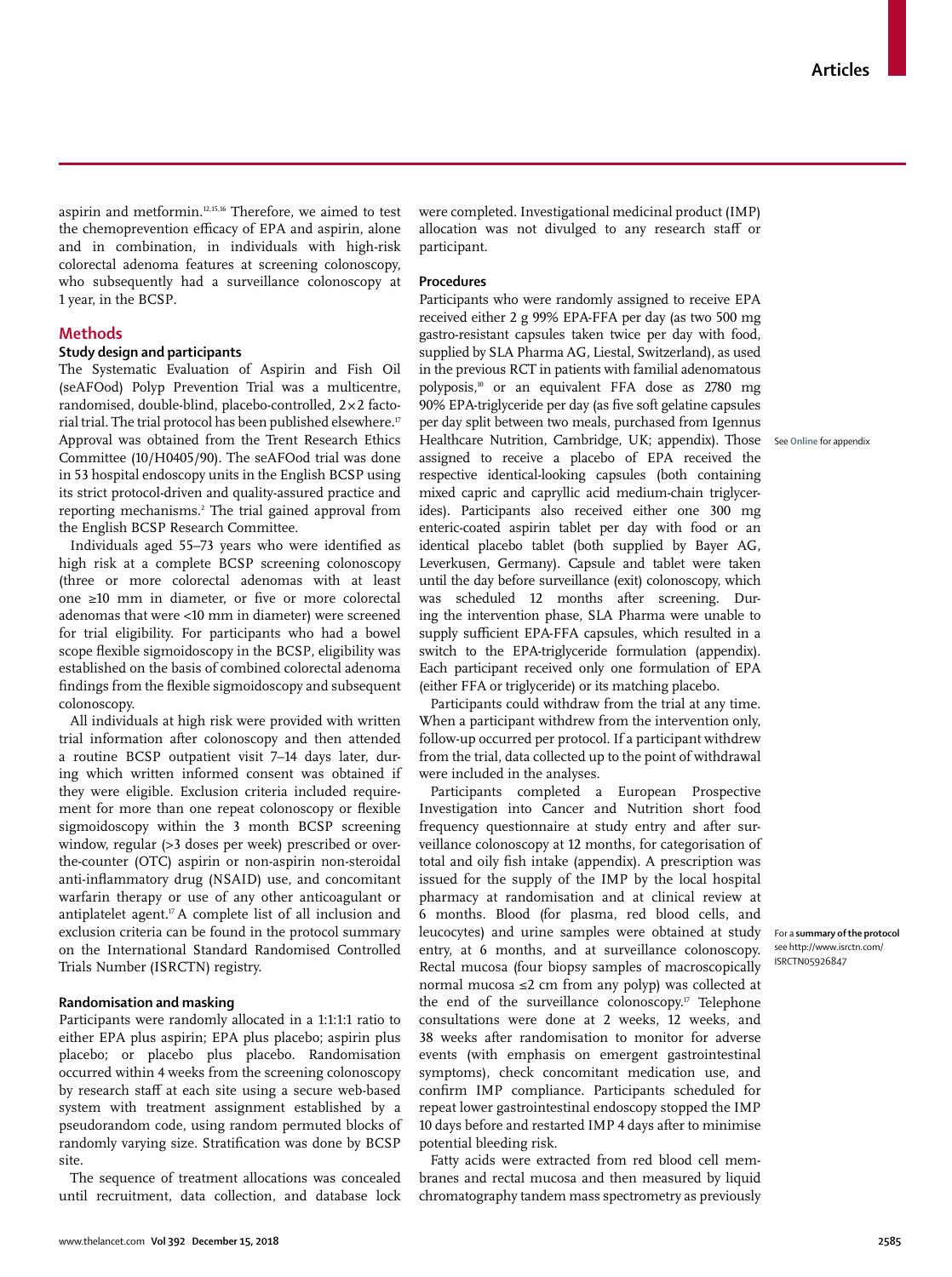

#### *Figure 1:* **Trial profile**

EPA=eicosapentaenoic acid. NSAID=non-steroidal anti-inflammatory drug. PPI=proton-pump inhibitor.

described.18 Data are expressed as the percentage of each fatty acid relative to the total fatty acid chromatographic peak area.<sup>18</sup>

Colorectal adenoma outcomes at the 12 month surveillance colonoscopy were collected as per routine BCSP practice, $2,19$  including the number, size (maximum dimension in millimetres as indicated on the histopathology report or the endoscopic size if the adenoma was not retrieved or was removed by hot biopsy), site (proximal to the splenic flexure [right] or distal to the splenic flexure [left]), histological type (tubular or tubulovillous, villous, or serrated—not including hyperplastic polyps]), and presence of highgrade dysplasia for all colorectal adenomas.

## **Outcomes**

The primary outcome was the proportion of participants with one or more colorectal adenomas detected at surveillance colonoscopy—ie, the adenoma detection rate (ADR; centrally assessed). The secondary outcomes were as follows: the proportion of participants with advanced (≥10 mm diameter, high-grade dysplasia, or villous histology) colorectal adenomas and with conventional (this term encompassing tubular, tubulovillous, and villous adenomas was adopted only after database lock), serrated, left-sided, and right-sided colorectal adenoma subtypes (serrated adenoma was added as a secondary endpoint to the SAP before database lock); the mean number of colorectal adenomas per participant for all colorectal adenomas, and for advanced, conventional, serrated, left-sided, and right-sided colorectal adenoma subtypes; the number of participants at high risk who were reclassified as being at intermediate risk (BCSP guidelines mandate that any individual who does not continue to fulfil high-risk criteria should be classified as being at intermediate risk for 3-year surveillance colonoscopy); development of colorectal cancer; dietary fish and other seafood intake at baseline and at 12 months; red blood cell and rectal mucosal PUFA concentrations; and adverse events, including clinically significant bleeding episodes (haemorrhagic stroke or gastrointestinal bleeding).17 Post-hoc exploratory analyses were done on colorectal adenoma size, the relationship between individual rectal mucosal EPA levels and colorectal adenoma number, and the association between rectal mucosal and red blood cell EPA levels at 12 months. The analysis of colorectal adenoma size was based on the within-participant mean colorectal adenoma size and was adjusted for histological subtype (conventional or serrated) and BCSP site. A full list of all endpoints can be found in the protocol summary on the ISRCTN registry.

## **Statistical analysis**

A sample size of 768 evaluable individuals defined as high risk by BCSP allowed detection of a minimum 18% relative (10% absolute) reduction in ADR from 60% for both agents within a 2×2 factorial design, assuming independent intervention effects, with 80% power and a 5% two-sided significance level, as described in the protocol.<sup>17</sup> This effect size was less than that observed in the previous RCT of EPA-FFA in patients with familial adenomatous polyposis,<sup>10</sup> and lower than the relative ADR reduction in the meta-analysis of aspirin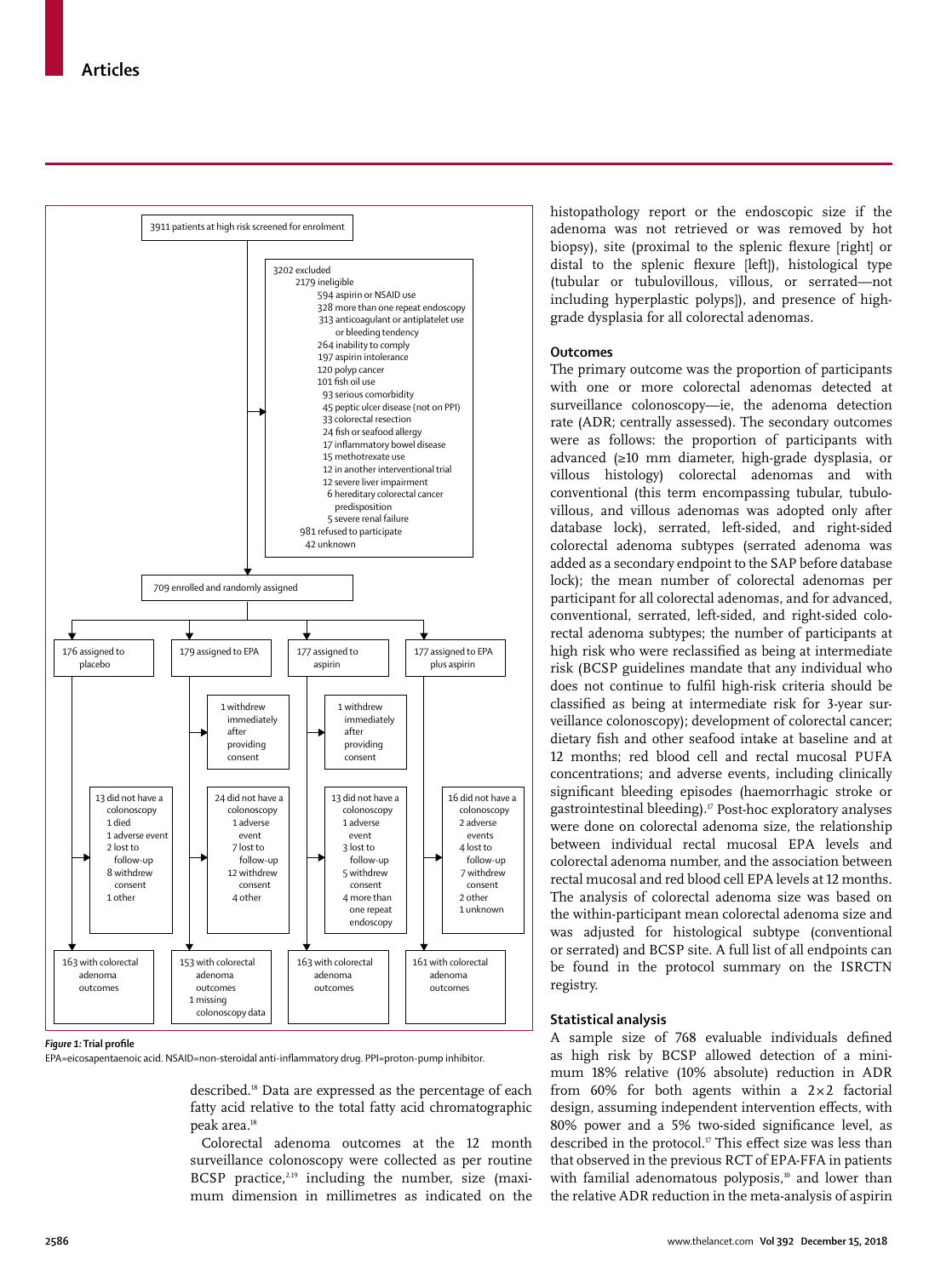|                                                 | Placebo (n=176) | EPA (n=178)   | Aspirin (n=176) | EPA plus aspirin (n=177) | Total (n=707) |
|-------------------------------------------------|-----------------|---------------|-----------------|--------------------------|---------------|
| Age (years)                                     | $65(62-69)$     | $65(62-69)$   | $65(62-69)$     | $66(62-69)$              | $65(62-69)$   |
| Sex                                             |                 |               |                 |                          |               |
| Male                                            | 139 (79%)       | 138 (78%)     | 140 (80%)       | 146 (82%)                | 563 (80%)     |
| Female                                          | 37 (21%)        | 40 (22%)      | 36 (20%)        | 31 (18%)                 | 144 (20%)     |
| Excess bodyweight*                              |                 |               |                 |                          |               |
| Overweight (BMI 25-29.9)                        | 76 (43%)        | 77 (43%)      | 81 (46%)        | 77 (44%)                 | 311 (44%)     |
| Obese (BMI ≥30)                                 | 68 (39%)        | 70 (39%)      | 71 (40%)        | 61 (34%)                 | 270 (38%)     |
| History of diabetes                             | 24 (14%)        | 24 (13%)      | 18 (10%)        | 15 (8%)                  | 81 (11%)      |
| Cigarette smoking                               |                 |               |                 |                          |               |
| Current smoker                                  | 34 (19%)        | 13 (7%)       | 27 (15%)        | 32 (18%)                 | 106 (15%)     |
| Previous smoker                                 | 82 (47%)        | 96 (54%)      | 89 (51%)        | 80 (45%)                 | 347 (49%)     |
| Never smoked                                    | 60 (34%)        | 69 (39%)      | 60 (34%)        | 65 (37%)                 | 254 (36%)     |
| Regular medication                              | 81 (46%)        | 93 (52%)      | 88 (50%)        | 92 (52%)                 | 354 (50%)     |
| Medication before trial entry†                  |                 |               |                 |                          |               |
| Statin                                          | 50 (28%)        | 54 (30%)      | 51 (29%)        | 55 (31%)                 | 210 (30%)     |
| Calcium                                         | 1(1%)           | 3(2%)         | 3(2%)           | $\mathbf 0$              | 7(1%)         |
| Calcium plus vitamin D                          | 2(1%)           | $1(-1%)$      | 4(2%)           | 4(2%)                    | 11 (2%)       |
| Metformin                                       | 14 (8%)         | 12 (7%)       | 11 (6%)         | 9(5%)                    | 46 (7%)       |
| Glitazone                                       | $1(-1%)$        | $1(-1%)$      | $1(-1%)$        | $\mathbf 0$              | $3(-1%)$      |
| Proton-pump inhibitor                           | 19 (11%)        | 27 (15%)      | 24 (14%)        | 20 (11%)                 | 90 (13%)      |
| Aspirin                                         | $\mathbf 0$     | $\Omega$      | $\mathbf 0$     | $1(-1%)$                 | $1(-1%)$      |
| Fish oil                                        | 1(1%)           | 4(2%)         | 2(1%)           | 2(1%)                    | 9(1%)         |
| Non-aspirin NSAID                               | 1(1%)           | 4(2%)         | $1(-1%)$        | 5(3%)                    | 11 (2%)       |
| Other                                           | 34 (19%)        | 34 (19%)      | 37 (21%)        | 48 (27%)                 | 153 (22%)     |
| Colorectal adenoma characteristics              |                 |               |                 |                          |               |
| Total number of adenomas                        | 856             | 892           | 927             | 856                      | 3531          |
| Number of adenomas per participant              | 4.9(2.6)        | 5.0(2.2)      | 5.3(2.7)        | 4.8(2.3)                 | 5.0(2.5)      |
| Number of advanced‡ adenomas per<br>participant | 1.2(0.9)        | 1.3(1.0)      | 1.2(0.9)        | 1.1(0.9)                 | 1.2(0.9)      |
| ≥1 adenoma proximal to splenic flexure          | 141 (80%)       | 146 (82%)     | 153 (87%)       | 144 (81%)                | 584 (83%)     |
| Histological type§                              |                 |               |                 |                          |               |
| Conventional                                    | 812/856 (95%)   | 844/892 (95%) | 895/927 (97%)   | 809/856 (95%)            | 3360 (95%)    |
| Tubular or tubulovillous                        | 807/856 (94%)   | 834/892 (93%) | 885/927 (95%)   | 803/856 (94%)            | 3329 (94%)    |
| Villous                                         | 5/856(1%)       | 10/892 (1%)   | 10/927 (1%)     | $6/856$ (<1%)            | 31(1%)        |
| Serrated                                        | 22/856 (3%)     | 30/892 (3%)   | 18/927 (2%)     | 21/856 (2%)              | 91 (3%)       |
| Not sent to pathology                           | 18/856 (2%)     | 16/892 (2%)   | 13/927 (2%)     | 21/856 (2%)              | 68 (2%)       |
| Missing data                                    | $4/856$ (<1%)   | $2/892$ (<1%) | $1/927$ (<1%)   | 5/856(1%)                | $12 (-1%)$    |
| Repeat screening endoscopy                      |                 |               |                 |                          |               |
| <b>No</b>                                       | 136 (77%)       | 128 (72%)     | 133 (76%)       | 133 (75%)                | 530 (75%)     |
| Yes                                             | 25 (14%)        | 33 (19%)      | 24 (14%)        | 34 (19%)                 | 116 (16%)     |
| Missing                                         | 15 (9%)         | 17 (10%)      | 19 (11%)        | 10 (6%)                  | 61 (9%)       |

One participant in the EPA group and one in the aspirin group withdrew from the study immediately after providing consent and so their data are not reported here. Data are median (IQR), n (%), or mean (SD). BMI=body-mass index. EPA=eicosapentaenoic acid. NSAID=non-steroidal anti-inflammatory drug. \*As per WHO guidelines, BMI is measured as kg/m². †Not mutually exclusive, some participants reported more than one category. ‡Diameter of at least 10 mm, high-grade dysplasia, or tubulovillous or villous histology. §Colorectal adenoma-level data.

*Table 1:* **Baseline characteristics**

polyp prevention trials.12 Allowing for 10% of participants to drop out, the target number of participants to be randomly assigned was 853.

Primary and secondary outcomes were analysed according to allocation, regardless of compliance with treatment, for all participants who were randomly assigned and who had observed follow-up data.

Per-protocol analysis of the primary outcome was based on all participants who were randomly assigned without a major protocol violation (ie, intake of ≤75% capsules or ≤50% tablets, any use of OTC medication containing aspirin, NSAIDs, or fish oil for >2 weeks, or ineligibility after randomisation) before treatment codes were revealed. Adverse events are reported in the safety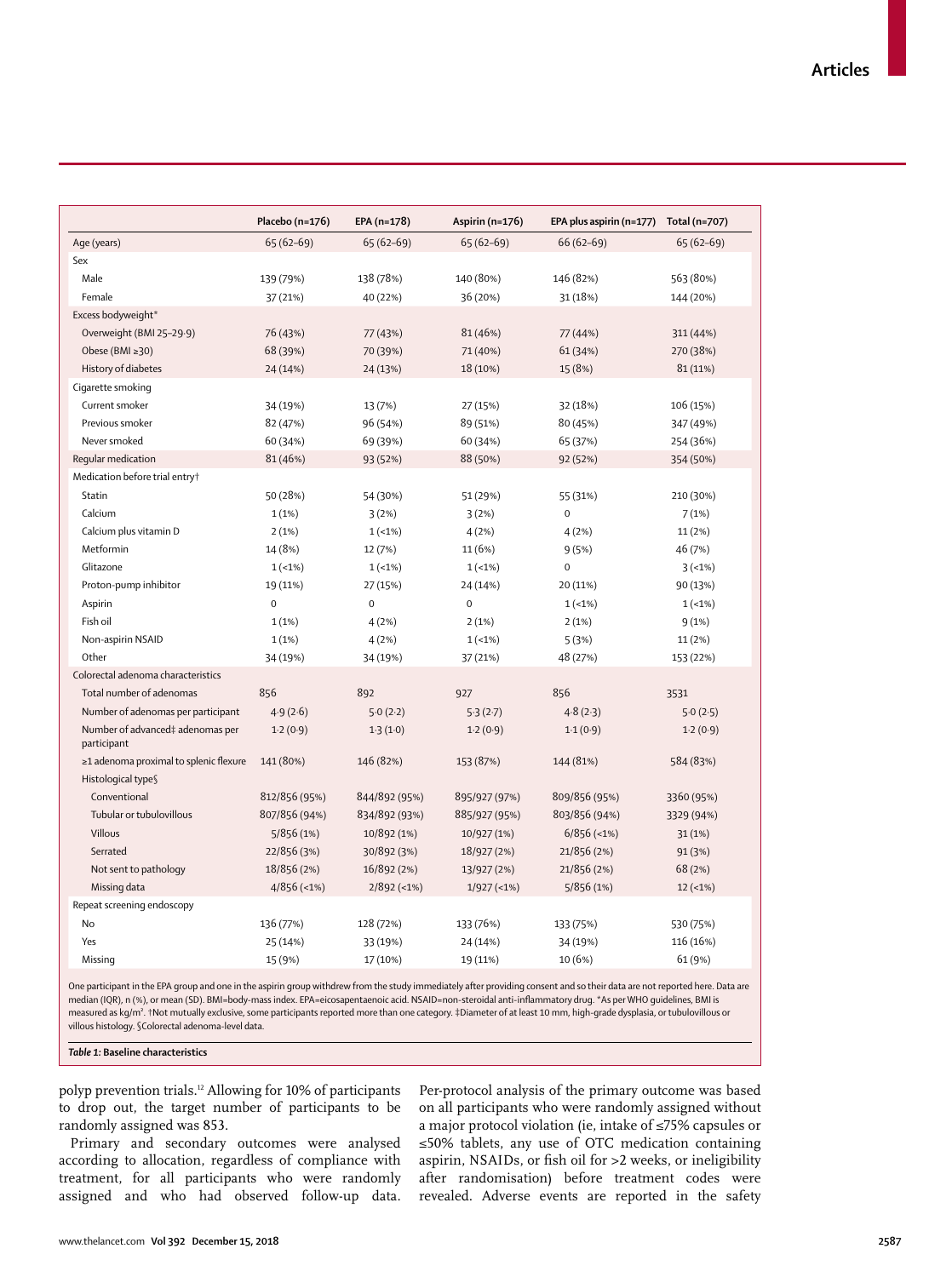

*Figure 2:* **RBC and rectal mucosal EPA concentrations by trial group and EPA formulation** Boxes represent the median and IQR. Whiskers represent 1·5 times the IQR with outlier values (individual datapoints)

above and below the IQR. EPA=eicosapentaenoic acid. FFA=free-fatty acid. RBC=red blood cell. \*Individuals randomly assigned to EPA–FFA or its placebo. †Individuals randomised to EPA–triglyceride or its placebo.

> population of all participants who were randomly assigned and who received at least one dose of IMP.

> The primary outcome was analysed with a so-called atthe-margins approach,<sup>20</sup> after first examining whether there was any evidence of an interaction between EPA and aspirin. The log relative risk was estimated using a mixed effects log-binomial regression model, with BCSP site as a random effect and the risk difference and ratio presented with the 95% CI. Both interventions were fitted simultaneously and the analysis was adjusted according to whether a repeat endoscopic screening procedure was required and according to BCSP site. Sensitivity analyses were done to support the primary analysis. All secondary analyses assumed that data were missing at random and no imputation was done. Data are presented as the risk difference for the binary ADR outcomes and the incidence rate ratio (IRR) for continuous data (ie, the mean number of adenomas per participant).

> Treatment-emergent adverse events and adverse drug reactions were summarised by MedDRA system organ class. Gastrointestinal adverse events were also summarised by MedDRA preferred term and EPA formulation (FFA or triglyceride). The worst case (severe event or event related to trial treatment) was assumed if severity or causality data were missing. Clinically significant bleeding episodes (haemorrhagic stroke or acute upper gastrointestinal bleeding requiring hospital admission or investigation) were identified by the chief investigator (MAH) using a manual search of all adverse

events. Common gastrointestinal adverse events were presented separately as clinically meaningful symptom categories, as defined by the chief investigator.

The statistical analysis plan was finalised before database lock on Aug 31, 2017. The plan included comparison of the EPA formulations (safety and tolerability, as well as EPA incorporation), analysis of serrated adenoma outcomes, and definition of the analysis population to include only participants with observed follow-up data, compared with the analysis described in the protocol.<sup>17</sup> Extra sensitivity analyses of the primary outcome (BCSP centre and site as random effects in a multilevel model, without adjustment for repeat endoscopy, baseline red blood cell EPA levels, and oily fish intake), conventional colorectal adenoma outcomes, and the aforementioned exploratory analyses were later added.

All statistical analyses were done using Stata version 15.0. The trial is registered with the ISRCTN registry, number ISRCTN05926847.

## **Role of the funding source**

The funder of the study had no role in study design, data collection, data analysis, data interpretation, or writing of the report. The corresponding author had full access to all the data in the study and had final responsibility for the decision to submit for publication.

## **Results**

Patients were recruited between Nov 11, 2011, and June 10, 2016 (mandated by the maximum shelf life of EPA-triglyceride specified by the Medicines and Healthcare Products Regulatory Agency; appendix). During this period, 3911 individuals who were defined as high risk by the BCSP were identified and assessed for eligibility, of whom 3202 (82%) were excluded (figure 1). Existing aspirin or other NSAID use occurred in 594 (15%) screened individuals at high risk, and concurrent anticoagulant or non-aspirin antiplatelet agent use was an exclusion criterion in 313 (8%) patients. Overall, 709 (18%) patients were randomly assigned, 176 to placebo, 179 to EPA alone, 177 to aspirin alone, and 177 to EPA plus aspirin. 641 (90%) patients had a surveillance colonoscopy, with colorectal adenoma outcome data available for 640 (90%) individuals (figure 1). 422 (60%) participants were randomly assigned to active EPA-FFA or placebo (109 to placebo, 108 to EPA, 101 to aspirin, and 104 to EPA plus aspirin) and 287 (40%) participants were randomly assigned to active EPA-triglyceride or placebo (67 to placebo, 71 to EPA, 76 to aspirin, and 73 to EPA plus aspirin).

Baseline characteristics were well balanced across the four treatment groups (table 1). The mean age of participants was 65 years (IQR 62–69) and 80% were men, reflecting the high-risk patient demographic in the English BCSP.17 We noted a slight imbalance across groups with respect to smoking status, with fewer current smokers present in the EPA treatment group.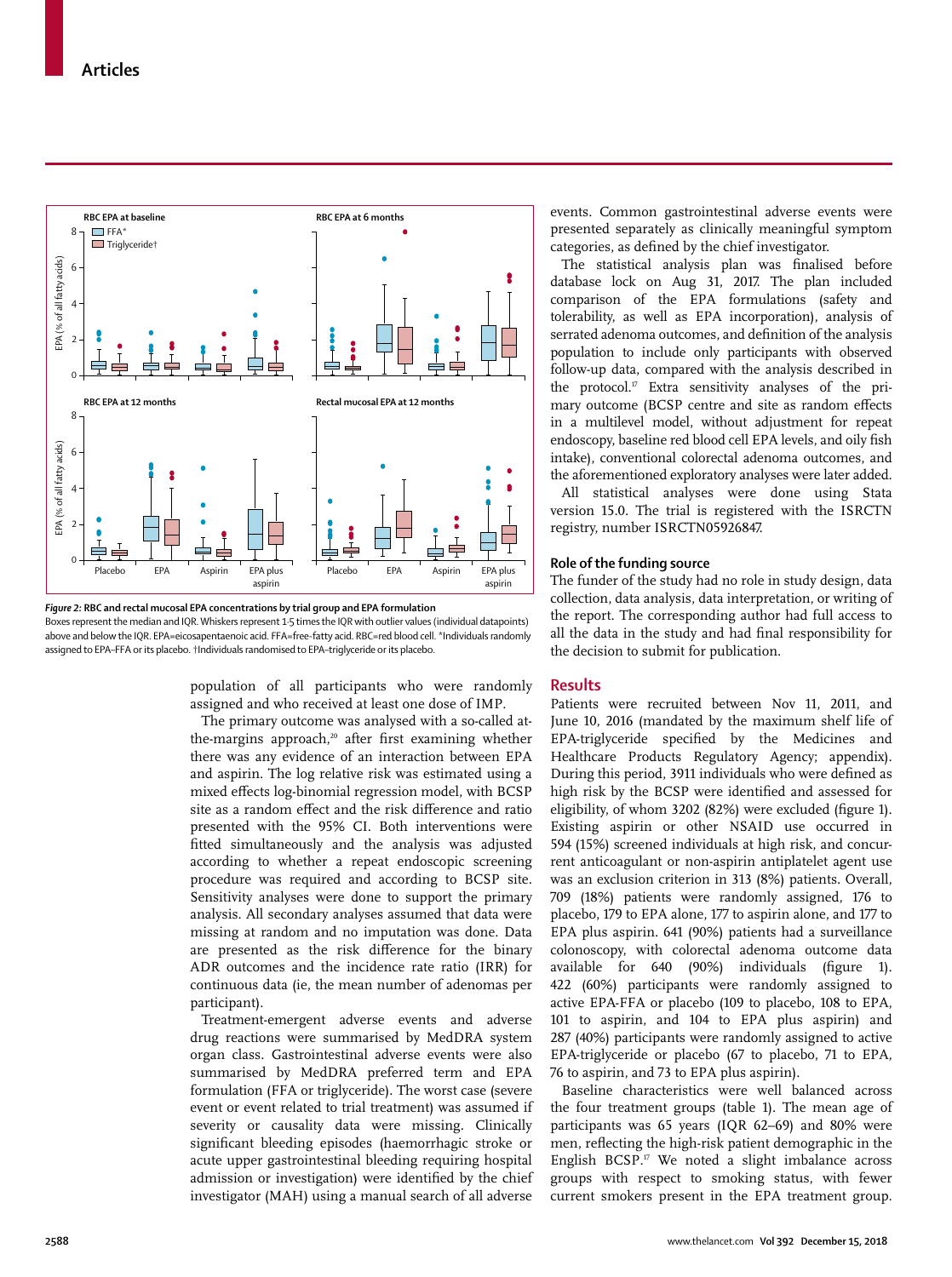www.thelancet.com**Vol 392 December 15, 2018 2589**

A history of abdominal pain or dyspepsia was reported by 158 (22%) of 707 participants (36 [20%] in the placebo group, 40 [22%] in the EPA group, 41 [23%] in the aspirin group, and 41 [23%] in the EPA plus aspirin group).

Screening colonoscopy findings were balanced across the treatment groups (table 1). Compliance with both capsule and tablet IMPs was excellent, with mean compliance percentage as measured by capsule and tablet counting being 94–97% (appendix). During the intervention phase, 18 (26%) of 707 participants started other regular medication, which was balanced across treatment groups (appendix). Dietary fish intake was similar across treatment groups (appendix), with no discernible difference between the groups regarding the proportion of people who changed their dietary fish intake during the intervention (appendix).

As expected, individuals in the EPA treatment group showed an increase in red blood cell and rectal mucosal EPA content compared with baseline values, unlike the trial groups that did not include active EPA treatment (figure 2). Comparison of red blood cell and rectal mucosal EPA concentrations during the intervention and comparison of the change from baseline values in individuals who received active EPA capsules confirmed that EPA incorporation during the trial was similar between participants who were allocated FFA or triglyceride capsules (figure 2; appendix). No evidence of conversion from EPA to the other main bioactive longchain omega-3 PUFA C22:6*n*3 docosahexaenoic acid was observed, and there was no evidence of a clear reduction in tissue C20:4*n*6 arachidonic acid content, in red blood cells or in the rectum (appendix). The ratio of EPA to arachidonic acid, which is often reported as a therapeutic response biomarker of EPA in cardiovascular trials,<sup>11</sup> was similar in red blood cells and the rectum of participants who received either FFA or triglyceride (appendix).

The median time between randomisation and surveillance colonoscopy was 344–349 days (table 2). The primary outcome (total ADR) was similar across the four treatment groups (100 [61%] of 163 patients in the placebo group *vs* 97 [63%] of 153 in the EPA group *vs*  100 [61%] of 163 in the aspirin group *vs* 98 [61%] of 161 in the EPA plus aspirin group; table 2). There was no evidence of an interaction between EPA and aspirin for the ADR (interaction risk difference –1·5%, 95% CI  $-17.1$  to  $14.2$ ,  $p_{interaction} = 0.8530$ ). Therefore, the ADR was analysed according to factorial margins (table 3). The risk difference and risk ratio of having at least one colorectal adenoma did not differ between EPA and placebo, and it also did not differ between aspirin and placebo (table 4; appendix). The 95% CI for the risk difference for both interventions did not exceed –10% (the absolute ADR difference that the trial was powered to detect). An analysis that was not adjusted for repeat colonoscopy showed similar results (appendix). Multiple sensitivity analyses, including per-protocol analysis, were supportive of the primary analysis (appendix).

|                                                                   | Placebo<br>$(n=163)$ | EPA (n=153)   | Aspirin (n=163) | EPA plus aspirin<br>$(n=161)$    |
|-------------------------------------------------------------------|----------------------|---------------|-----------------|----------------------------------|
| Total adenoma detection rate                                      |                      |               |                 |                                  |
| Time from randomisation to<br>colonoscopy (days)                  | 344 (334-360)        | 349 (333-363) | 348 (335-364)   | 348 (337-364)                    |
| Participants with ≥1 colorectal<br>adenoma                        | 100 (61%)            | 97 (63%)      | 100 (61%)       | 98 (61%)                         |
| Total colorectal adenomas                                         |                      |               |                 |                                  |
| Overall number of colorectal<br>adenomas                          | 231                  | 238           | 209             | 166                              |
| Overall number of advanced<br>colorectal adenomas                 | 12                   | 8             | 11              | 9                                |
| Histology of colorectal adenomas                                  |                      |               |                 |                                  |
| Conventional                                                      | 220 (95%)            | 205 (86%)     | 194 (93%)       | 155 (93%)                        |
| Serrated                                                          | 8(3%)                | 21 (9%)       | 10 (5%)         | 4 (2%)                           |
| Missing data                                                      | 3(1%)                | 12 (5%)       | 5(2%)           | 7 (4%)                           |
| Location of colorectal adenomas                                   |                      |               |                 |                                  |
| Left                                                              | 93 (40%)             | 98 (41%)      | 101 (48%)       | 58 (35%)                         |
| Right                                                             | 138 (60%)            | 140 (59%)     | 107 (51%)       | 108 (65%)                        |
| Missing data                                                      | 0                    | 0             | $1(-1%)$        | 0                                |
| Total number of colorectal adenomas per participant               |                      |               |                 |                                  |
| Mean (SD)                                                         | 1.4(2.0)             | 1.6(2.1)      | 1.3(1.6)        | 1.0(1.2)                         |
| Minimum                                                           | 0                    | $\mathbf 0$   | 0               | 0                                |
| Maximum                                                           | 16                   | 10            | 13              | 6                                |
|                                                                   |                      |               |                 |                                  |
| Incidence of colorectal adenomas per person per year              |                      |               |                 |                                  |
| Mean (SD)                                                         | 1.5(2.1)             | 1.6(2.2)      | 1.3(1.7)        | 1.1(1.3)                         |
| Minimum                                                           | 0                    | $\mathbf 0$   | 0               | 0                                |
| Maximum                                                           | $16-6$               | $10-8$        | 13.5            | 6.7                              |
| Advanced colorectal adenomas                                      |                      |               |                 |                                  |
| Participants with $\geq 1$ advanced<br>colorectal adenoma         | 11 (7%)              | 8 (5%)        | 10 (6%)         | 8(5%)                            |
| Number of advanced colorectal adenomas per participant            |                      |               |                 |                                  |
| Mean (SD)                                                         | 0.1(0.3)             | 0.1(0.2)      | 0.1(0.3)        | 0.1(0.3)                         |
| Minimum                                                           | 0                    | 0             | 0               | 0                                |
| Maximum                                                           | $\overline{2}$       | 1             | $\overline{2}$  | $\overline{2}$                   |
| Incidence of advanced colorectal adenomas per person per year     |                      |               |                 |                                  |
| Mean (SD)                                                         | 0.1(0.3)             | 0.1(0.2)      | 0.1(0.3)        | 0.1(0.3)                         |
| Minimum                                                           | 0                    | 0             | 0               | 0                                |
| Maximum                                                           | 2.1                  | $1-2$         | $2-1$           | $2-1$                            |
| Conventional colorectal adenomas                                  |                      |               |                 |                                  |
| Participants with $\geq 1$<br>conventional colorectal<br>adenoma  | 92 (56%)             | 83 (54%)      | 91 (56%)        | 88 (55%)                         |
| Number of conventional colorectal adenomas per participant        |                      |               |                 |                                  |
| Mean (SD)                                                         | 1.4(2.0)             | 1.4(1.9)      | 1.2(1.6)        | 1.0(1.2)                         |
| Minimum                                                           | 0                    | 0             | 0               | 0                                |
| Maximum                                                           | 16                   | 10            | 13              | 6                                |
| Incidence of conventional colorectal adenomas per person per year |                      |               |                 |                                  |
| Mean (SD)                                                         | 1.4(2.1)             | 1.4(2.0)      | 1.2(1.7)        | 1.0(1.3)                         |
| Minimum                                                           | 0                    | 0             | 0               | 0                                |
| Maximum                                                           | $16-6$               | $10-8$        | 13.5            | $6 - 7$                          |
|                                                                   |                      |               |                 | (Table 2 continues on next page) |

Summary data for the number of colorectal adenomas detected at surveillance colonoscopy are shown in table 2 and in the appendix. Numerically fewer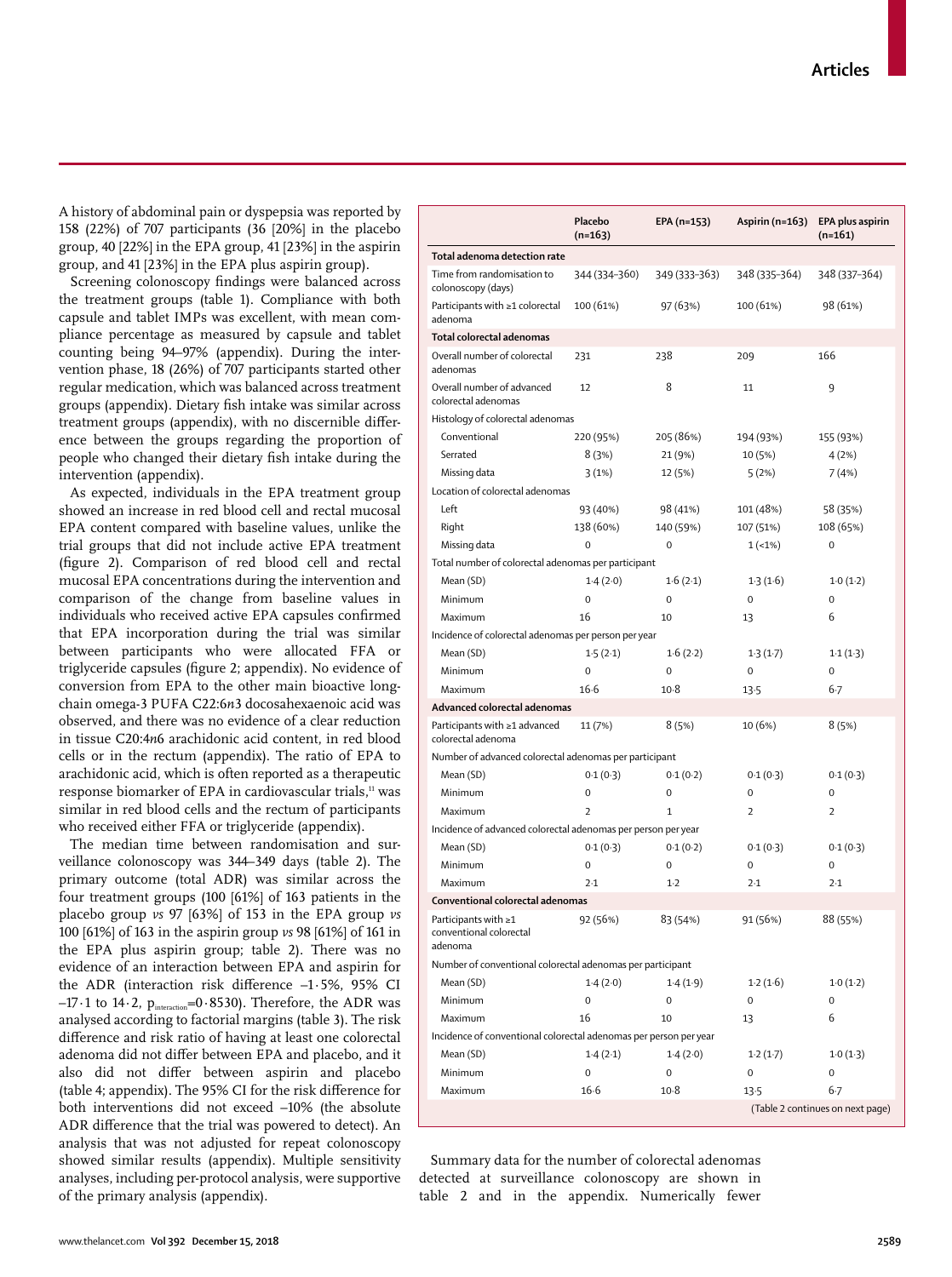|                                                                                 | Placebo<br>$(n=163)$                                                                                                                                                                                                                                                                                                                                                                                                                                                                                                                           | EPA (n=153) | Aspirin (n=163) | EPA plus aspirin<br>$(n=161)$ |  |
|---------------------------------------------------------------------------------|------------------------------------------------------------------------------------------------------------------------------------------------------------------------------------------------------------------------------------------------------------------------------------------------------------------------------------------------------------------------------------------------------------------------------------------------------------------------------------------------------------------------------------------------|-------------|-----------------|-------------------------------|--|
| (Continued from previous page)                                                  |                                                                                                                                                                                                                                                                                                                                                                                                                                                                                                                                                |             |                 |                               |  |
| Serrated colorectal adenomas                                                    |                                                                                                                                                                                                                                                                                                                                                                                                                                                                                                                                                |             |                 |                               |  |
| Participants with ≥1 serrated<br>colorectal adenoma                             | 7(4%)                                                                                                                                                                                                                                                                                                                                                                                                                                                                                                                                          | 11 (7%)     | 6(4%)           | 4(2%)                         |  |
|                                                                                 |                                                                                                                                                                                                                                                                                                                                                                                                                                                                                                                                                |             |                 |                               |  |
| Mean (SD)                                                                       | 0(0.2)                                                                                                                                                                                                                                                                                                                                                                                                                                                                                                                                         | 0.1(0.7)    | 0.1(0.4)        | 0(0.2)                        |  |
| Minimum                                                                         | 0                                                                                                                                                                                                                                                                                                                                                                                                                                                                                                                                              | $\mathbf 0$ | $\Omega$        | $\Omega$                      |  |
| Maximum                                                                         | $\overline{2}$                                                                                                                                                                                                                                                                                                                                                                                                                                                                                                                                 | 8           | 4               | 1                             |  |
|                                                                                 |                                                                                                                                                                                                                                                                                                                                                                                                                                                                                                                                                |             |                 |                               |  |
| Mean (SD)                                                                       | 0.1(0.3)                                                                                                                                                                                                                                                                                                                                                                                                                                                                                                                                       | 0.1(0.8)    | 0.1(0.3)        | 0(0.2)                        |  |
| Minimum                                                                         | $\Omega$                                                                                                                                                                                                                                                                                                                                                                                                                                                                                                                                       | $\Omega$    | $\Omega$        | $\Omega$                      |  |
| Maximum                                                                         | 7.7                                                                                                                                                                                                                                                                                                                                                                                                                                                                                                                                            | 8.6         | 3.4             | $1-1$                         |  |
| Left-sided colorectal adenomas                                                  |                                                                                                                                                                                                                                                                                                                                                                                                                                                                                                                                                |             |                 |                               |  |
| Participants with ≥1 left-sided<br>colorectal adenoma                           | 55 (34%)                                                                                                                                                                                                                                                                                                                                                                                                                                                                                                                                       | 58 (38%)    | 65 (40%)        | 42 (26%)                      |  |
|                                                                                 |                                                                                                                                                                                                                                                                                                                                                                                                                                                                                                                                                |             |                 |                               |  |
| Mean (SD)                                                                       | 0.6(1.0)                                                                                                                                                                                                                                                                                                                                                                                                                                                                                                                                       | 0.6(1.1)    | 0.6(0.9)        | 0.4(0.7)                      |  |
| Minimum                                                                         | $\mathbf 0$                                                                                                                                                                                                                                                                                                                                                                                                                                                                                                                                    | $\mathbf 0$ | 0               | 0                             |  |
| Maximum                                                                         | 5                                                                                                                                                                                                                                                                                                                                                                                                                                                                                                                                              | 5           | 5               | 3                             |  |
|                                                                                 |                                                                                                                                                                                                                                                                                                                                                                                                                                                                                                                                                |             |                 |                               |  |
| Mean (SD)                                                                       | 0.6(1.0)                                                                                                                                                                                                                                                                                                                                                                                                                                                                                                                                       | 0.7(1.1)    | 0.6(0.9)        | 0.4(0.7)                      |  |
| Minimum                                                                         | 0                                                                                                                                                                                                                                                                                                                                                                                                                                                                                                                                              | $\mathbf 0$ | 0               | 0                             |  |
| Maximum                                                                         | 5.6                                                                                                                                                                                                                                                                                                                                                                                                                                                                                                                                            | $5-4$       | $4-4$           | 3.3                           |  |
| Right-sided colon adenomas                                                      |                                                                                                                                                                                                                                                                                                                                                                                                                                                                                                                                                |             |                 |                               |  |
| Participants with ≥1 right-sided<br>colon adenoma                               | 66 (40%)                                                                                                                                                                                                                                                                                                                                                                                                                                                                                                                                       | 72 (47%)    | 63 (39%)        | 69 (43%)                      |  |
|                                                                                 |                                                                                                                                                                                                                                                                                                                                                                                                                                                                                                                                                |             |                 |                               |  |
| Mean (SD)                                                                       | 0.8(1.7)                                                                                                                                                                                                                                                                                                                                                                                                                                                                                                                                       | 0.9(1.5)    | 0.7(1.3)        | 0.7(1.0)                      |  |
| Minimum                                                                         | $\Omega$                                                                                                                                                                                                                                                                                                                                                                                                                                                                                                                                       | $\Omega$    | $\Omega$        | 0                             |  |
| Maximum                                                                         | 16                                                                                                                                                                                                                                                                                                                                                                                                                                                                                                                                             | 9           | 13              | 6                             |  |
|                                                                                 |                                                                                                                                                                                                                                                                                                                                                                                                                                                                                                                                                |             |                 |                               |  |
| Mean (SD)                                                                       | 0.9(1.8)                                                                                                                                                                                                                                                                                                                                                                                                                                                                                                                                       | 1.0(1.6)    | 0.7(1.4)        | 0.7(1.1)                      |  |
| Minimum                                                                         | $\mathbf 0$                                                                                                                                                                                                                                                                                                                                                                                                                                                                                                                                    | $\mathbf 0$ | 0               | 0                             |  |
| Maximum                                                                         | 16.6                                                                                                                                                                                                                                                                                                                                                                                                                                                                                                                                           | $10-4$      | 13.5            | 6.7                           |  |
| Future risk stratification                                                      | Number of serrated colorectal adenomas per participant<br>Incidence of serrated colorectal adenomas per person per year<br>Number of left-sided colorectal adenomas per participant<br>Incidence of left-sided colorectal adenomas per person per year<br>Number of right colon adenomas per participant<br>Incidence of right-sided colon adenomas per person per year<br>128 (84%)<br>140 (86%)<br>146 (91%)<br>147 (90%)<br>Data are median (IQR), number, number (%), or mean (SD), unless otherwise specified. EPA=eicosapentaenoic acid. |             |                 |                               |  |
| Participants reclassified as<br>intermediate risk                               |                                                                                                                                                                                                                                                                                                                                                                                                                                                                                                                                                |             |                 |                               |  |
|                                                                                 |                                                                                                                                                                                                                                                                                                                                                                                                                                                                                                                                                |             |                 |                               |  |
| Table 2: Primary and secondary colorectal adenoma outcomes, per treatment group |                                                                                                                                                                                                                                                                                                                                                                                                                                                                                                                                                |             |                 |                               |  |

colorectal adenomas were detected in individuals who were randomly assigned to combined EPA and aspirin treatment than to the other three groups (table 2), which was most marked for left-sided lesions. The total mean number of colorectal adenomas per participant was 1·4 (SD 2·0) in individuals who were allocated placebo only, compared with  $1.6$  (2 $.1$ ) for those allocated EPA and  $1·3$   $(1·6)$  for those assigned to aspirin. Participants assigned to both EPA and aspirin had a mean of 1·0 (1·2) adenomas per person (table 2). Analysis at the margins revealed an IRR of 0·91 (95% CI 0·79–1·05) for EPA and 0·78 (95% CI 0·68–0·90) for aspirin (table 4).

|                                                                                             | <b>EPA</b><br>$(n=314)$ | <b>No EPA</b><br>$(n=326)$ | Aspirin<br>$(n=324)$                                           | No aspirin<br>$(n=316)$ |  |  |
|---------------------------------------------------------------------------------------------|-------------------------|----------------------------|----------------------------------------------------------------|-------------------------|--|--|
| Participants with<br>≥1 colorectal<br>adenoma                                               | 195 (62%)               | 200 (61%)                  | 198 (61%)                                                      | 197 (62%)               |  |  |
| Incidence of colorectal adenomas per person per year                                        |                         |                            |                                                                |                         |  |  |
| Mean (SD)                                                                                   | 1.3(1.8)                | 1.4(1.9)                   | 1.2(1.5)                                                       | 1.6(2.1)                |  |  |
| Minimum                                                                                     | $\Omega$                | $\Omega$                   | $\Omega$                                                       | $\Omega$                |  |  |
| Maximum                                                                                     | $10-8$                  | 16.6                       | $13-5$                                                         | $16-6$                  |  |  |
| Incidence of advanced colorectal adenomas per person per year                               |                         |                            |                                                                |                         |  |  |
| Mean (SD)                                                                                   | 0.1(0.3)                | 0.1(0.3)                   | 0.1(0.3)                                                       | 0.1(0.3)                |  |  |
| Minimum                                                                                     | $\Omega$                | $\Omega$                   | $\Omega$                                                       | $\Omega$                |  |  |
| Maximum                                                                                     | 2.1                     | 2.1                        | 2.1                                                            | 2.1                     |  |  |
| Incidence of conventional colorectal adenomas per person per year                           |                         |                            |                                                                |                         |  |  |
| Mean (SD)                                                                                   | 1.2(1.7)                | 1.3(1.9)                   | 1.1(1.5)                                                       | 1.4(2.0)                |  |  |
| Minimum                                                                                     | $\Omega$                | $\Omega$                   | $\Omega$                                                       | $\Omega$                |  |  |
| Maximum                                                                                     | $10-8$                  | $16-6$                     | 13.5                                                           | $16-6$                  |  |  |
| Incidence of serrated colorectal adenomas per person per year                               |                         |                            |                                                                |                         |  |  |
| Mean (SD)                                                                                   | 0.1(0.6)                | 0.1(0.3)                   | 0(0.3)                                                         | 0.1(0.6)                |  |  |
| Minimum                                                                                     | $\Omega$                | $\Omega$                   | $\Omega$                                                       | $\Omega$                |  |  |
| Maximum                                                                                     | 8.6                     | 3.4                        | 3.4                                                            | 8.6                     |  |  |
| Incidence of left-sided colorectal adenomas per person per year                             |                         |                            |                                                                |                         |  |  |
| Mean (SD)                                                                                   | 0.5(0.9)                | 0.6(1.0)                   | 0.5(0.8)                                                       | 0.6(1.1)                |  |  |
| Minimum                                                                                     | $\Omega$                | $\Omega$                   | $\Omega$                                                       | $\Omega$                |  |  |
| Maximum                                                                                     | 5.4                     | 5.6                        | $4-4$                                                          | 5.6                     |  |  |
| Incidence of right-sided colon adenomas per person per year                                 |                         |                            |                                                                |                         |  |  |
| Mean (SD)                                                                                   | 0.8(1.4)                | 0.8(1.6)                   | 0.7(1.3)                                                       | 0.9(1.7)                |  |  |
| Minimum                                                                                     | $\Omega$                | $\Omega$                   | $\Omega$                                                       | $\Omega$                |  |  |
| Maximum                                                                                     | $10-4$                  | 16.6                       | 13.5                                                           | 16.6                    |  |  |
| Data are number (%) or mean (SD), unless otherwise specified.<br>EPA=eicosapentaenoic acid. |                         |                            | Table 3: Primary and secondary colorectal adenoma outcomes, by |                         |  |  |

**factorial margins**

Secondary ADR outcomes are described in tables 2–4 and in the appendix. Few advanced colorectal adenomas were detected (table 2). IRRs from an at-the-margins analysis of the mean number of adenomas per participant for colorectal adenoma subtypes showed an effect of EPA on left-sided and conventional colorectal adenomas, but no evidence of an effect on right-sided or serrated lesions was observed (table 3, 4, appendix). By contrast, aspirin treatment was associated with a statistically significant decrease in the incidence of conventional colorectal adenomas, but also a decrease in IRR for right-sided and serrated lesions (table 3, appendix). In keeping with the primary ADR outcome, no evidence of any difference in colorectal adenoma subtype ADRs for either EPA or aspirin was observed, except for a possible effect of EPA on recurrence of leftsided colorectal adenomas (table 4; appendix). The number of individuals who were reclassified as being at intermediate risk requiring a subsequent 3 year procedure, rather than continuing annual surveillance, was no different across the treatment groups (table 2, 4;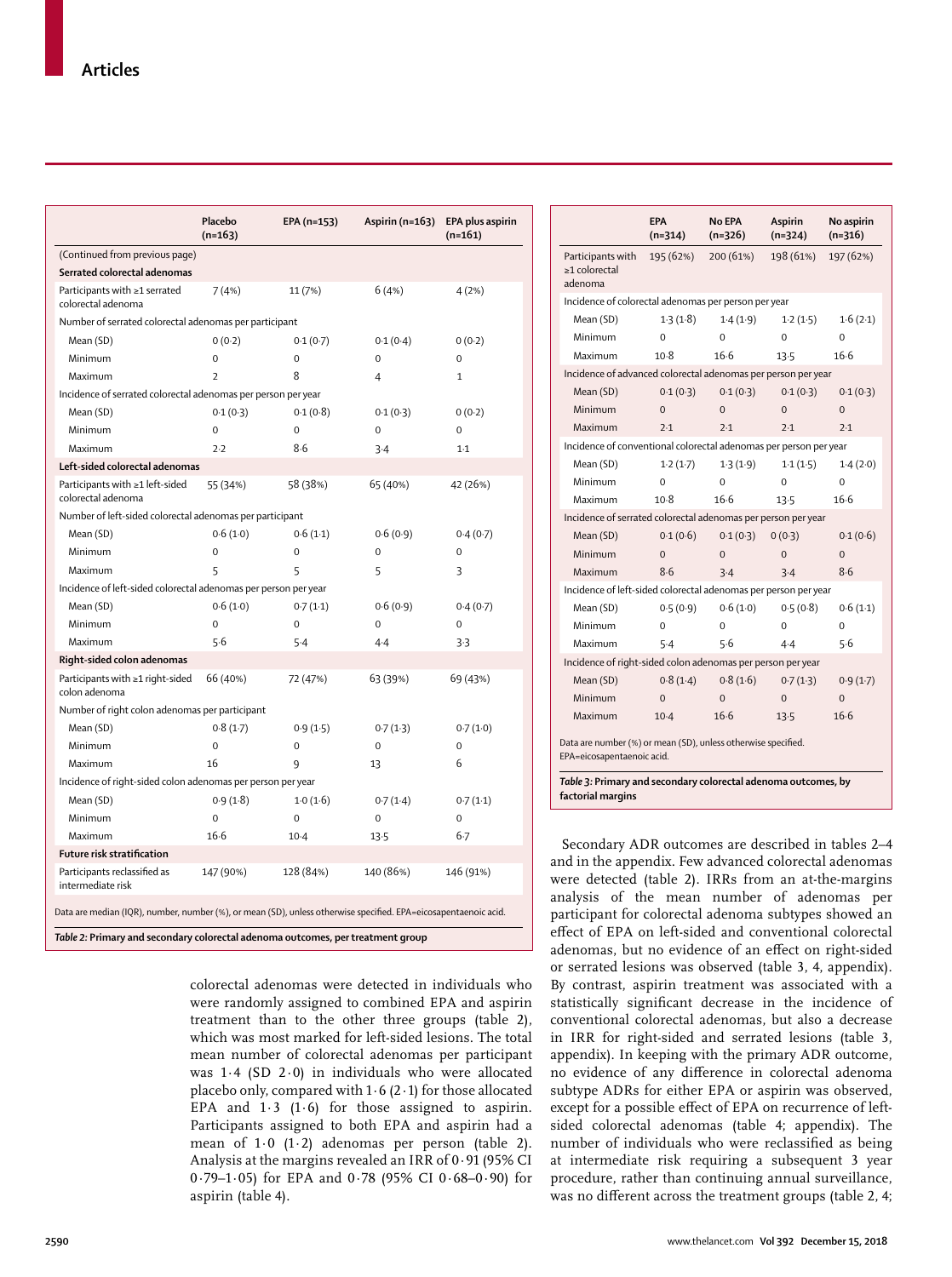appendix). No colorectal cancers were detected during the seAFOod trial.

The safety population comprised 697 participants who received at least one dose of IMP (table 5). Overall, there were no safety concerns in participants receiving either EPA or aspirin (appendix). The majority of adverse events were mild in severity in each of the treatment groups (table 5). An excess of adverse events was observed in participants receiving EPA alone, adverse events that were predominantly gastrointestinal (diarrhoea, abdominal pain, and nausea; appendix) and were explained mainly by clustering of numerous gastrointestinal adverse events in a small number of individuals (table 5). By contrast, the frequency and distribution of gastrointestinal adverse events was similar across the other three groups, including those who received both EPA and aspirin (table 5; appendix). No consistent differences in gastrointestinal adverse events between individuals receiving EPA–FFA or EPA–triglyceride were observed (appendix). The same pattern was noted for adverse drug reactions (appendix). A small number of serious adverse events (SAEs) were reported (table 5; appendix). The most frequently reported SAEs were cardiac events (including three episodes of atrial fibrillation in one participant and one atrial fibrillation episode in two participants, all of whom were receiving EPA alone) and gastrointestinal disorders. No haemorrhagic strokes were reported. Six acute upper-gastrointestinal bleeding events were reported, and were spread across the treatment groups (two in the EPA group, three in the aspirin group, and one in the placebo group). One unrelated death in the placebo group was reported after 9 months of intervention (bladder cancer).

No evidence of a difference in colorectal adenoma size associated with either EPA or aspirin use was found (appendix).

Finally, the detailed PUFA measurements done to compare tissue EPA incorporation during dosing with EPA–FFA and EPA–triglyceride provided an opportunity to explore the relationship between target organ (rectal) EPA incorporation and red blood cell EPA levels commonly used as a biomarker of tissue EPA exposure.18 A moderate strength correlation (*r*=0·455) between red blood cell and rectal mucosal EPA concentrations was observed at 12 months (appendix). We also did an unplanned investigation of the relationship between individual rectal mucosal EPA concentration and number of colorectal adenomas (total and subtypes) descriptively, comparing EPA users and those who received placebo EPA (appendix). Both EPA users and those who did not use EPA with a higher rectal mucosal EPA concentration appeared to have, in general, a lower colorectal adenoma count than those with a lower rectal mucosal EPA level, which was most marked for total colorectal adenoma number and conventional adenomas (appendix).

|                                                                                                                                                                                                                                  | <b>EPA vs no EPA</b>                     | Aspirin vs no aspirin                  |  |  |  |  |
|----------------------------------------------------------------------------------------------------------------------------------------------------------------------------------------------------------------------------------|------------------------------------------|----------------------------------------|--|--|--|--|
| All colorectal adenomas                                                                                                                                                                                                          |                                          |                                        |  |  |  |  |
| Risk difference (95% CI)*                                                                                                                                                                                                        | $-0.9\%$ ( $-8.8$ to 6.9);<br>$p = 0.81$ | $-0.6\%$ ( $-8.5$ to 7.2);<br>$p=0.88$ |  |  |  |  |
| Risk ratio (95% CI)*                                                                                                                                                                                                             | 0.98 (0.87 to 1.12)                      | 0.99 (0.87 to 1.12)                    |  |  |  |  |
| IRR (95% CI)                                                                                                                                                                                                                     | 0.91 (0.79 to 1.05)                      | 0.78 (0.68 to 0.90)                    |  |  |  |  |
| Advanced colorectal adenomas                                                                                                                                                                                                     |                                          |                                        |  |  |  |  |
| Risk difference (95% CI)                                                                                                                                                                                                         | $-0.6\%$ ( $-4.4$ to 3.1)                | $-0.3\%$ ( $-4.1$ to $3.5$ )           |  |  |  |  |
| IRR (95% CI)                                                                                                                                                                                                                     | 0.82 (0.43 to 1.56)                      | 0.99 (0.52 to 1.86)                    |  |  |  |  |
| Conventional colorectal adenomas                                                                                                                                                                                                 |                                          |                                        |  |  |  |  |
| Risk difference (95% CI)                                                                                                                                                                                                         | $-3.3\%$ ( $-11.2$ to $4.7$ )            | 1.7% (-6.2 to 9.6)                     |  |  |  |  |
| IRR (95% CI)                                                                                                                                                                                                                     | 0.86 (0.74 to 0.99)                      | 0.82 (0.71 to 0.94)                    |  |  |  |  |
| Serrated colorectal adenomas                                                                                                                                                                                                     |                                          |                                        |  |  |  |  |
| Risk difference (95% CI)                                                                                                                                                                                                         | 0% (-3.2 to 3.2)                         | $-2.7\%$ ( $-6.1$ to 0.7)              |  |  |  |  |
| IRR (95% CI)                                                                                                                                                                                                                     | 1.44 (0.79 to 2.60)                      | 0.46 (0.25 to 0.87)                    |  |  |  |  |
| Left-sided colorectal adenomas                                                                                                                                                                                                   |                                          |                                        |  |  |  |  |
| Risk difference (95% CI)                                                                                                                                                                                                         | $-7.8\%$ (-15.5 to -0.2)                 | $-1.8\%$ ( $-9.4$ to $5.8$ )           |  |  |  |  |
| IRR (95% CI)                                                                                                                                                                                                                     | 0.75 (0.60 to 0.94)                      | $0.85(0.69 \text{ to } 1.06)$          |  |  |  |  |
| Right-sided colon adenomas                                                                                                                                                                                                       |                                          |                                        |  |  |  |  |
| Risk difference (95% CI)                                                                                                                                                                                                         | $6.0\%$ (-1.9 to 13.9)                   | $-3.1\%$ ( $-11.0$ to $4.7$ )          |  |  |  |  |
| IRR (95% CI)                                                                                                                                                                                                                     | 1.02 (0.85 to 1.22)                      | 0.73 (0.61 to 0.88)                    |  |  |  |  |
| Participants reclassified as intermediate risk                                                                                                                                                                                   |                                          |                                        |  |  |  |  |
| Risk difference (95% CI)                                                                                                                                                                                                         | $-0.2\%$ ( $-5.4$ to $5.1$ )             | 0.9% (-14.1 to 6.2)                    |  |  |  |  |
| EPA=eicosapentaenoic acid. *Adjusted by site as random effect and repeat<br>colonoscopy at baseline, n=588 (152 in the placebo group, 138 in the EPA group,<br>147 in the aspirin group, and 151 in the EPA plus aspirin group). |                                          |                                        |  |  |  |  |
| Table 4: Comparison of the adenoma detection rate and adenoma<br>number for the primary and secondary colorectal adenoma outcomes                                                                                                |                                          |                                        |  |  |  |  |

**Discussion**

The seAFOod Polyp Prevention trial found no evidence of an effect of either EPA or aspirin on the primary outcome of the proportion of individuals with one or more colorectal adenomas at 12 month surveillance colonoscopy (the ADR) in patients defined as high risk by the English BCSP. However, secondary analyses of the effects of EPA and aspirin on colorectal adenoma number provided evidence of the chemopreventive activity of both agents. Aspirin was effective at reducing the total number of colorectal adenomas per participant, but the effect of EPA on total number of adenomas per participant was insufficiently precise to draw a firm conclusion about efficacy. Other secondary analyses suggested that EPA and aspirin have colorectal adenoma subtype-selective and site-selective effects. Participants randomly assigned to receive EPA had a reduced total number of and ADR for conventional adenomas in the left colorectum than did those in the placebo group. As well as a reduction in total colorectal adenoma number, participants randomly assigned to receive aspirin had a reduced number of adenomas in the right colon, particularly for serrated adenomas, but also a reduced risk of conventional colorectal adenomas.

The ADR was chosen as the primary outcome because previous polyp prevention trials have used this binary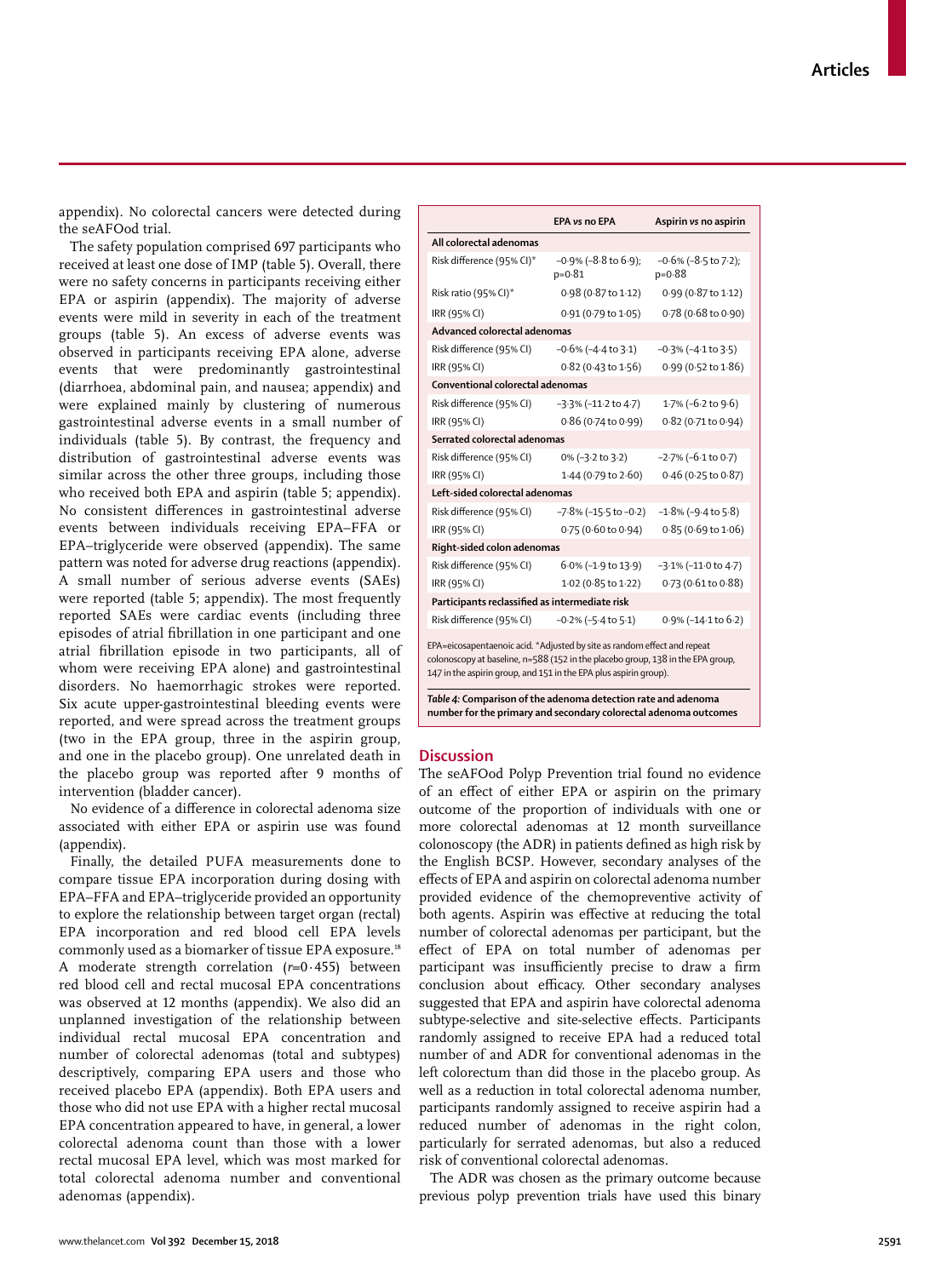|                                                                                                                                            | Placebo<br>$(n=176)$ | EPA (n=177)  | Aspirin<br>$(n=174)$ | EPA plus aspirin<br>$(n=170)$ |
|--------------------------------------------------------------------------------------------------------------------------------------------|----------------------|--------------|----------------------|-------------------------------|
| Participants with one or more<br>adverse events                                                                                            | 78 (44%)             | 82 (46%)     | 68 (39%)             | 76 (45%)                      |
| Total number of adverse events                                                                                                             | 160                  | 211          | 154                  | 129                           |
| Severity                                                                                                                                   |                      |              |                      |                               |
| Mild                                                                                                                                       | 119 (74%)            | 161 (76%)    | 122 (79%)            | 110 (85%)                     |
| Moderate                                                                                                                                   | 33 (21%)             | 47 (22%)     | 28 (18%)             | 18 (14%)                      |
| Severe                                                                                                                                     | 5(3%)                | 2(1%)        | 4(3%)                | 1(1%)                         |
| Missing                                                                                                                                    | 3(2%)                | $1(-1%)$     | $\Omega$             | $\Omega$                      |
| Participants with one or more SAEs                                                                                                         | 13 (7%)              | 12 (7%)      | 12 (7%)              | 5(3%)                         |
| Total number of SAEs                                                                                                                       | 16                   | 16           | 17                   | 6                             |
| Participants with one or more<br>gastrointestinal adverse events                                                                           | 51 (29%)             | 67 (38%)     | 44 (25%)             | 47 (28%)                      |
| Total number of gastrointestinal<br>adverse events                                                                                         | 85                   | 146          | 86                   | 68                            |
| Number of gastrointestinal adverse events per participant                                                                                  |                      |              |                      |                               |
| One                                                                                                                                        | 32                   | 29           | 20                   | 30                            |
| Two                                                                                                                                        | 10                   | 17           | 13                   | 14                            |
| Three                                                                                                                                      | 6                    | 9            | 7                    | $\overline{2}$                |
| Four                                                                                                                                       | $\mathbf{1}$         | 8            | $\mathcal{P}$        | 1                             |
| Five                                                                                                                                       | $\mathbf{1}$         | 3            | $\mathbf{1}$         | 0                             |
| More than five                                                                                                                             | $\mathbf{1}$         | $\mathbf{1}$ | $\mathbf{1}$         | $\Omega$                      |
| All data are n (%) unless otherwise indicated. EPA=eicosapentaenoic acid. SAEs=serious adverse events.<br>Table 5: Safety and tolerability |                      |              |                      |                               |

measure of colorectal adenoma occurrence as the primary endpoint.12 The high ADR (61%) in the placebo group in patients who were high risk so-called polyp formers was anticipated, $21$  but is higher than that observed in previous polyp prevention trials that included a majority of patients at intermediate risk. Notably, previous aspirin RCTs with the highest placebo ADR (47·1% and 53·4%) have reported no significant risk reduction associated with aspirin,<sup>12</sup> despite the overwhelming evidence for a colorectal cancer chemoprevention effect of aspirin.13 The high ADR in the seAFOod trial will also have been driven by uniformly excellent colonoscopy quality in the BCSP, in which the ADR is a key endoscopist performance indicator.<sup>2,22</sup> Therefore, use of ADR as a chemoprevention biomarker in high-risk cohorts with a high ADR, undergoing quality-assured colonoscopic assessment, should be questioned.

By contrast, previous RCTs in patients with familial adenomatous polyposis have reported efficacy on the basis of colorectal adenoma number.<sup>10</sup> Colorectal adenoma number is recognised to predict future colorectal cancer incidence and mortality in observational studies.<sup>23</sup> Reduction in colorectal adenoma multiplicity, similar to that observed in the seAFOod trial, has been reported in all of the three aspirin RCTs that used adenoma number as a secondary outcome.<sup>16,24,25</sup> The observational evidence that aspirin reduces long-term colorectal cancer risk,13 combined with a reduction in colorectal adenoma number observed in previous polyp prevention trials that is similar to that seen in the seAFOod trial,<sup>12</sup> suggests that the effect sizes for EPA and aspirin reported in this Article will translate into a clinically meaningful decrease in long-term colorectal cancer risk.

More recently, adenoma number has gained credence as a primary outcome measure in polyp prevention RCTs,<sup>15</sup> driven by the increasing quality of colonoscopy and use of the mean number of adenomas per participant as an outcome in endoscopy quality-assurance studies.<sup>22</sup> Therefore, we suggest that future chemoprevention RCTs utilise number of adenomas per participant as the primary outcome.

Chemopreventive activity of EPA against conventional colorectal adenomas (but not serrated lesions), is consistent with the known efficacy of the same dose of EPA–FFA in patients with familial adenomatous polyposis and rectal adenomas,<sup>10</sup> which are conventional, dysplastic lesions. The seAFOod trial data concur with evidence from long-term follow-up of vascular RCTs that show that reduction in colorectal cancer incidence and mortality with aspirin is explained by an effect on proximal neoplasia, with less preventive efficacy against distal colorectal cancer.13 Two observational studies already support a beneficial effect of aspirin on serrated polyp risk.26,27 The seAFOod trial data should prompt a paradigm shift towards stratified chemoprevention trials with analysis of colorectal adenoma subtype and tumour location outcomes. Differential preventive activity against conventional and serrated pathway lesions by EPA and aspirin has highlighted the relatively poor characterisation of the molecular phenotype of colorectal adenomas compared with colorectal cancer,<sup>7,9</sup> and the poor understanding of the mechanism of action of both agents. Subsequent mechanistic studies of EPA and aspirin should investigate differential activity in models of chromosomal instability, microsatellite instability, and CIMP carcinogenesis pathways.

Total and left-sided colorectal adenoma multiplicity was lower in the group receiving combined treatment with EPA and aspirin, consistent with efficacy of both agents on left-sided, conventional colorectal adenomas. A factorial trial design that assumes independent intervention effects can only detect a large interaction between EPA and aspirin. A key objective of future work will be to apply precision medicine principles to establish which individuals might gain most from chemoprevention with one or both agents, based on baseline colorectal adenoma characteristics alone or together with other mucosal biomarkers.<sup>9</sup>

The seAFOod trial became a unique opportunity to compare the tissue bioavailability and tolerability of two EPA formulations of the same FFA dose in an RCT. There appeared to be no meaningful difference in compliance, tissue EPA incorporation, or tolerability between the FFA and triglyceride formulations, contrasting with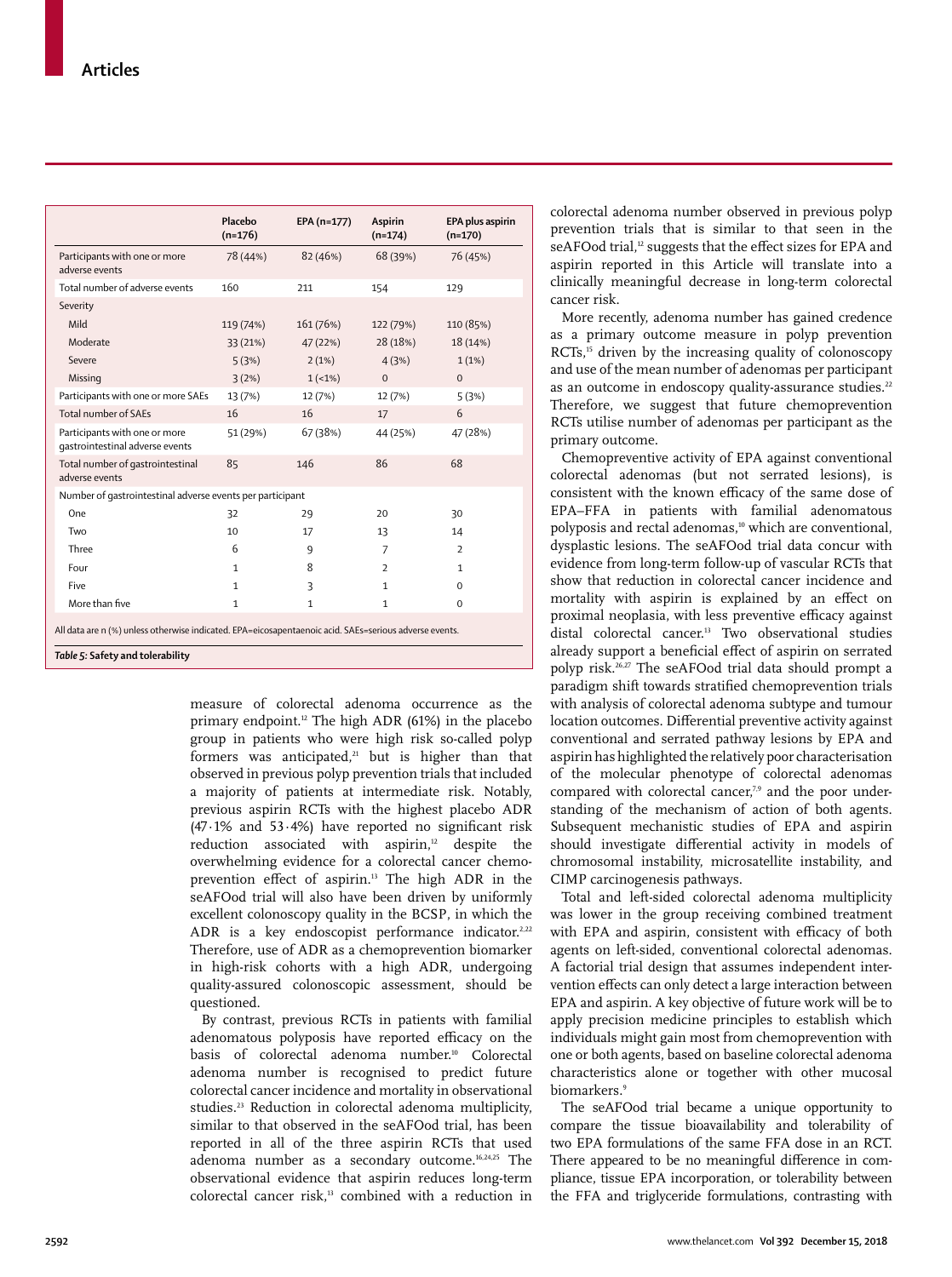many previous short-term studies of different omega-3 PUFA formulations.<sup>28</sup> We confirmed the excellent safety profile of EPA and aspirin with an excess of mild-tomoderate gastrointestinal adverse events in EPA users, which is a consistent finding in omega-3 PUFA trials.<sup>10,28</sup> The excess of gastrointestinal symptoms in the group treated with EPA alone compared with the group treated with EPA and aspirin was unexpected, and requires validation and mechanistic explanation in parallel with further assessment of combination chemoprevention with both EPA and aspirin.

Omega-3 PUFA concentrations in red blood cells were similar to data from studies in other countries with relatively low dietary fish intake,<sup>29</sup> with no evidence that trial participation altered dietary omega-3 PUFA intake. Despite self-reported compliance being excellent by capsule counting, the increase in EPA concentrations in red blood cells observed in active EPA users was highly variable, a phenomenon which has been seen in previous omega-3 PUFA studies.<sup>30</sup> Detailed analysis of the relationship between individual baseline omega-3 PUFA concentrations, dietary omega-3 PUFA intake, and response to EPA dosing versus colorectal adenoma number is now required.

No evidence of substantial conversion of EPA to docosahexaenoic acid either in red blood cell membranes or rectal mucosa was seen. Therefore, the trial data do not support EPA as a universal omega-3 PUFA donor in the colorectum and no conclusions can be drawn from the trial about the efficacy of mixed EPA and docosahexaenoic acid formulations, which represent the majority of prescription and nutritional supplement omega-3 PUFA formulations.

Strengths of the trial include excellent, quality-assured colonoscopy performance and histological reporting, and uniform, protocol-driven care in the BCSP.<sup>2,22</sup> We chose to study a high-risk surveillance cohort to reduce study duration and costs. We have previously justified the use of a 1 year endpoint on the basis of positive findings at 1 year colonoscopy that mirror longer follow-up in previous aspirin polyp prevention trials, $12$  and evidence that colorectal adenoma outcomes after 1 year represent de-novo adenoma growth rather than solely missed lesions.17 The low number of advanced colorectal adenomas detected compared with previous RCTs is a limitation and probably relates to the short surveillance interval and the completeness of clearance of the screening colonoscopy in the BCSP. The male predominance reflects actual screening practice in the UK, as does the high prevalence of excess bodyweight in those with high-risk neoplasia.2 The trial only reached 83% of its recruitment target due primarily to a high screening failure, which included a higher-than-expected number of individuals who were unwilling to provide consent after BCSP screening. This finding has important implications for acceptability of long-term chemoprevention, even in high-risk cohorts, which requires

further behavioural research. However, the reduced sample size still yielded sufficient precision to exclude a prespecified difference of 10% from placebo in the ADR for both EPA and aspirin.

In conclusion, the seAFOod Polyp Prevention trial has shown that the omega-3 PUFA EPA (2 g FFA per day) and aspirin (300 mg per day) did not reduce colorectal adenoma risk (as measured by the proportion of participants with at least one adenoma) at 1 year surveillance colonoscopy in individuals at high risk with colorectal neoplasia in the English BCSP. However, both agents had some chemopreventive efficacy on colorectal adenoma burden, as measured by a reduction in the mean number of adenomas per participant. The colorectal adenoma subtype-dependent and location-dependent specificity of EPA and aspirin are consistent with previous observations. Existing data on colorectal cancer risk reduction by aspirin suggest that the decrease in colorectal adenoma recurrence that we report for both agents is likely to translate into a clinically meaningful decrease in long-term colorectal cancer risk.

#### **Contributors**

MAH was chief investigator. MAH, CJR, GC, and RFL conceived the study. MAH, CJR, GC, RFL, PML, DW, and AAM designed the trial. KS, AS, PML, and DW oversaw trial delivery. WT and TH did the statistical analysis. PML led the trial biobank and did the fatty acid analysis.EAW contributed to dietary analysis. MAH, KS, TH, WT, AS, and AAM wrote the first draft of the report. All authors contributed to the final report and approved its submission for publication.

#### **Declaration of interests**

MAH has received an unrestricted scientific grant and conference travel funding from SLA Pharma AG. MAH has provided paid consultancy for Bayer AG and Thetis Pharma. All other authors declare no competing interests. The views and opinions expressed in this publication are our own and do not necessarily reflect those of the UK National Health Service, the National Institute for Health Research (NIHR), Medical Research Council, NIHR Central Commissioning Facility, NIHR Evaluation, Trials and Studies Coordinating Centre, the Efficacy and Mechanism Evaluation Programme, or the Department of Health.

#### **Acknowledgments**

The trial was funded by the Efficacy and Mechanism Evaluation Programme, a partnership between the UK Medical Research Council and the National Institute for Health Research (NIHR; project 09/100/25). The trial was sponsored by the University of Leeds (Leeds, UK). We, the authors, and the seAFOod Collaborative Group wish to thank all the patients who participated in the trial, and all staff in the Nottingham Clinical Trials Unit and the Bowel Cancer Screening Programme teams and other National Health Service staff who contributed to the study. The full list of members of the seAFOod Collaborative Group is available in the NIHR Journals Library article describing the trial. TheTrial Steering Committee (independent members) consisted of Will Steward (Chair), Greg Rubin, Stephen Halloran, Sally Benton, and Alan Reece (patient and public representative). The data monitoring committee (independent members) consisted of Bob Steele (Chair), Dion Morton, and John Norrie. Active and placebo investigational medicinal product was kindly provided free of charge by SLA Pharma and Bayer.

#### **References**

- 1 Cancer Research UK. Cancer statistics for the UK. http://www.cancerresearchuk.org/health-professional/cancerstatistics-for-the-uk (accessed May 29, 2018).
- 2 Logan RF, Patnick J, Nickerson C, Coleman L, Rutter MD, von Wagner C. Outcomes of the Bowel Cancer Screening Programme (BCSP) in England after the first 1 million tests. *Gut* 2012; **61:** 1439–46.